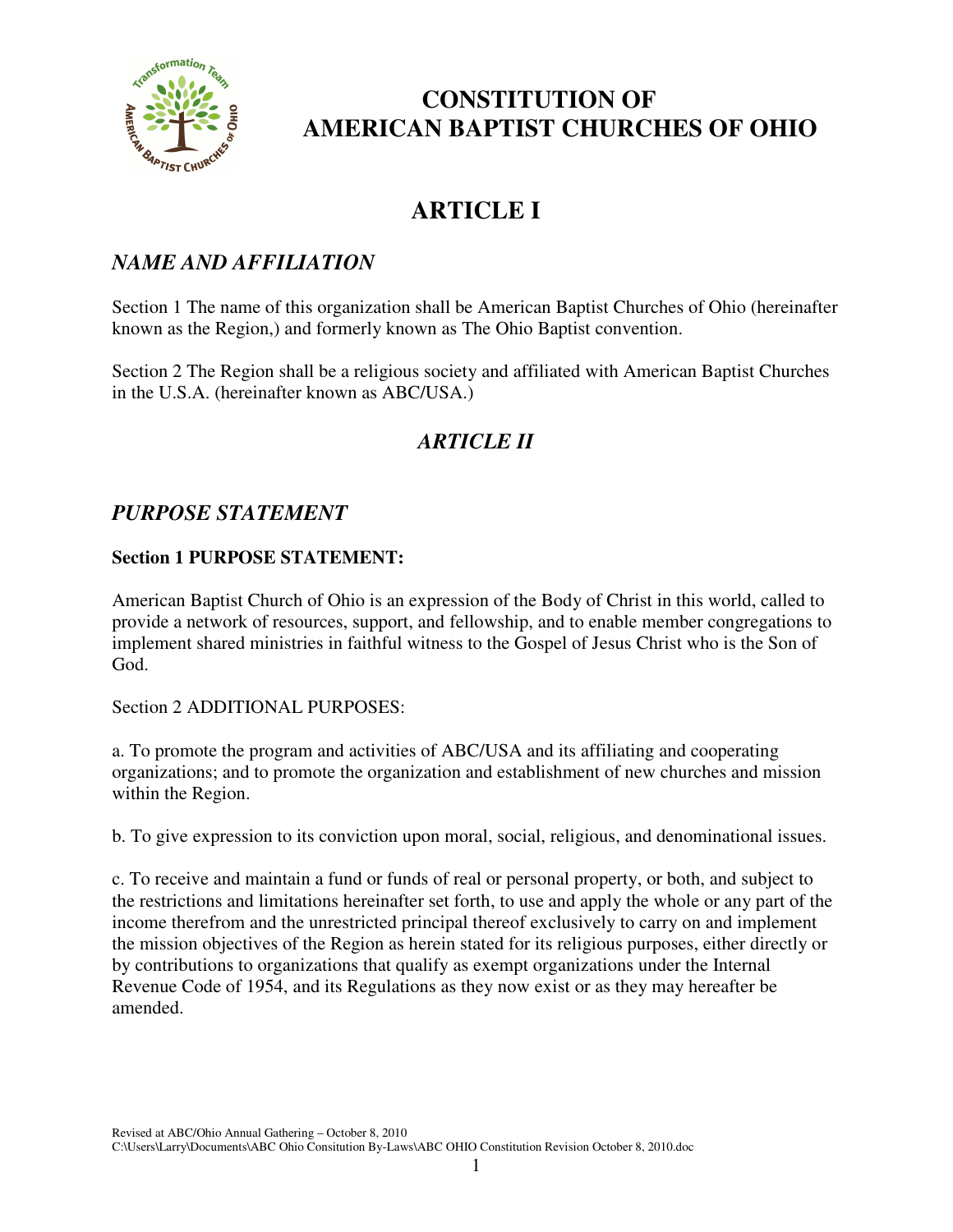

# **ARTICLE III**

#### *CONSTITUENCY*

Section 1 The Region shall consist of those affiliating Baptist churches and associations which share in its mission and cooperate in its programs in such manner and to such a degree as determined by the Board of Trustees known as the Board of Regional Ministries (hereinafter known as the Board.)

Section 2 Member churches shall be received into the Region or dismissed according to procedures set forth by the Board.

Section 3 The voting delegates at meetings of the Region shall consist of:

a. All officially recognized professional church leaders in the Region registered at the Region's main office.

b. Delegates from cooperating churches on the basis of two delegates in addition to the recognized professional church leaders from each church plus one delegate for each one hundred resident members or major fraction thereof above the first one hundred as reported in its last annual church report.

c. All members of the Board.

## *ARTICLE IV*

## *OFFICERS*

Section 1 The officers of the Region shall be President, Vice-President, Past President, Secretary, and Treasurer. These officers shall perform the duties prescribed by the Board and by the parliamentary authority adopted by the Region. The Region officers shall serve as the officers of the Region Board.

Section 2 The President and Vice-President shall serve two-year terms. Thereafter the Vice-President shall serve as President for a two-year term and the President may then serve as Past President for up to a two year term. The Secretary and Treasurer shall each be elected to serve for one three-year term. All officers shall serve their elected terms or until their successors are elected. Terms of office shall begin on January 1 following the election.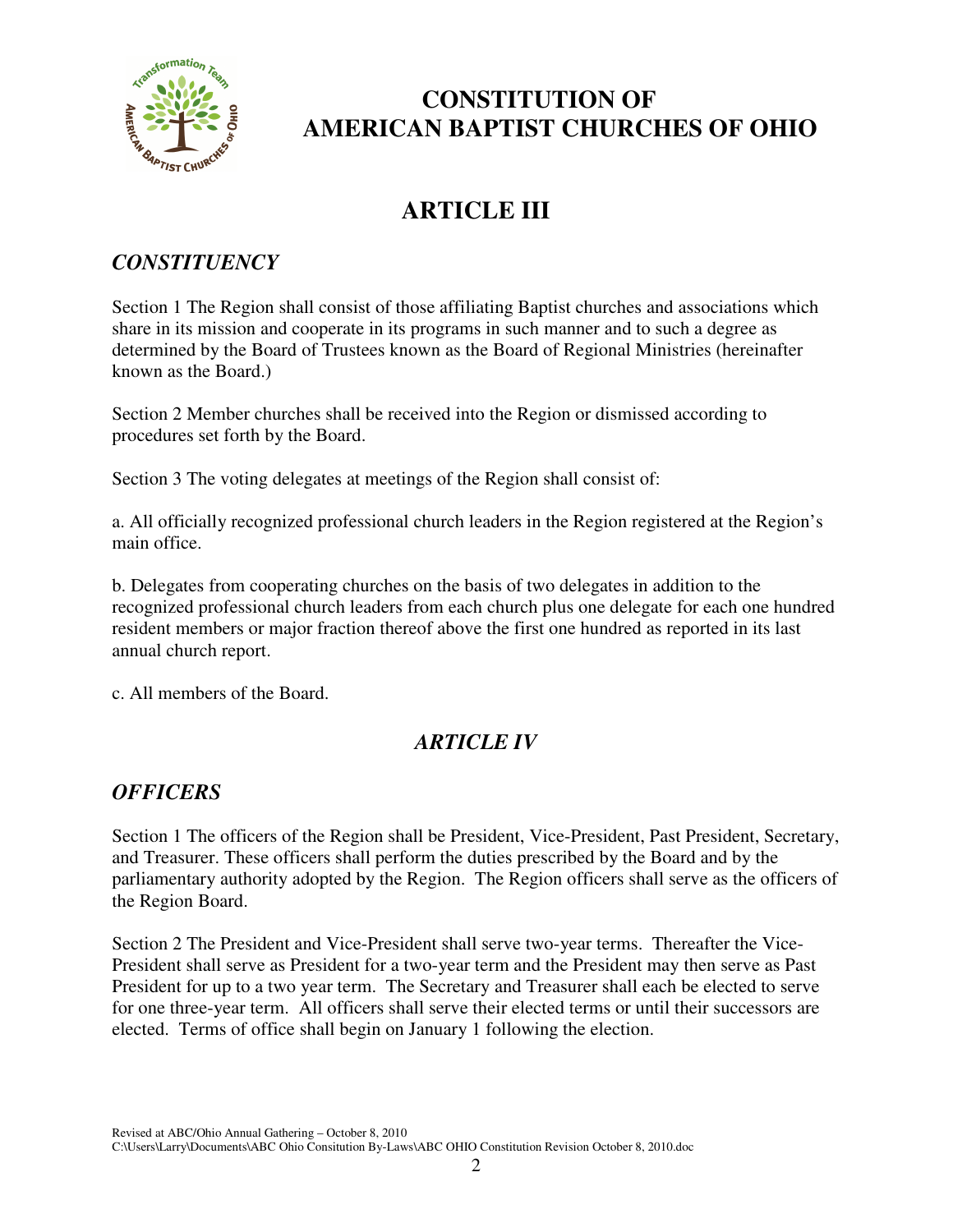

Section 3 An officer shall hold no more than one office at a time, and shall be eligible to serve no more than two consecutive terms in the same office, except Vice-President, President, and Past President may only serve one term.

## *ARTICLE V*

### *BOARD OF REGIONAL MINISTRIES (Board of Trustees)*

Section 1 There shall be a Board of Regional Ministries of initially no less than 15 persons. The number of people on the board may be increased by the board. The Board shall be comprised as follows:

a. Qualified candidates will be nominated by affiliated associations, churches, and individuals. The nominated candidates will be placed into a leadership pool for the nominating committee to select the needed nominees for election at the Regional Business Meeting.

The nominating committee will use a criteria matrix for candidates as defined by the by-laws. The purpose of the matrix is to have a balanced board that represents the region. The representatives will serve a three-year term. The nominating committee's responsibilities will be defined by the by-laws.

b. Initially five board members will be elected to a one-year term, five board members will be elected to a two-year term, and five board members will be elected to a three-year term. In the event of the resignation or death of a board member, the board can appoint a board member from the leadership pool to fulfill the remainder of the vacated position.

c. The officers of the Region and Board will be elected by the delegates at the Regional Business Meeting.

Section 2 In addition to the persons in Section 1, the following persons shall be ex officio members of the Board.

- a. Executive Minister of the Region
- b. All Board Members Emeriti (as designated in Section 8 of this Article.)

Section 3 All members of the Board shall be members in good standing of a church affiliated with the Region.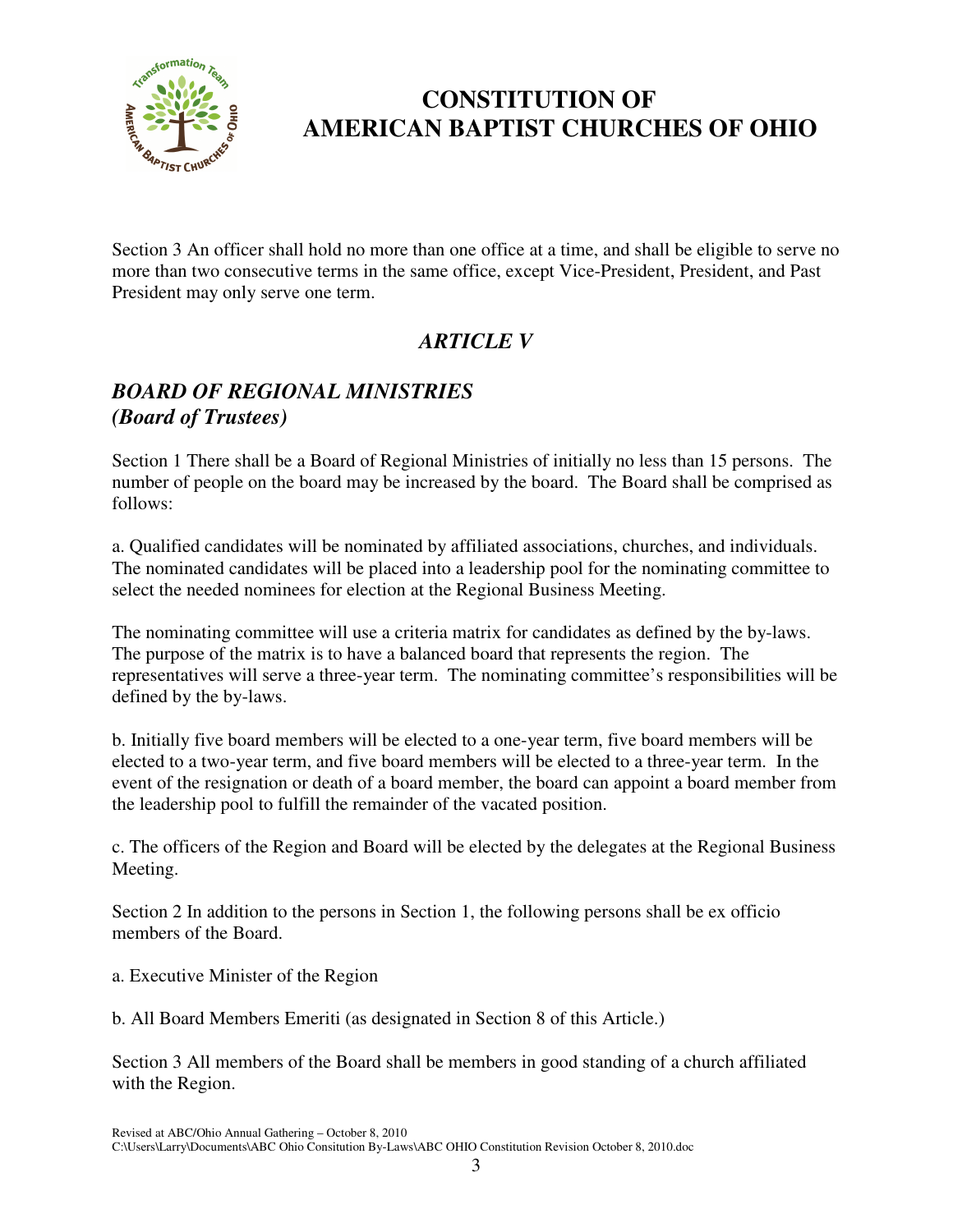

Section 4 Elections at Regional Meeting

a. At each Regional Meeting, one-third of the number of members required to constitute the Board shall be elected. No person who has served continuously for two successive terms shall be eligible for reelection until after the lapse of at least two years. No person whose salary or portion thereof is provided by the Region or ABC/USA or its agencies shall be eligible to be a member or serve as an officer of the Board except as herein provided.

b. The representatives of the region to the General Board of ABC/USA will be elected at the Region Meeting. A representative to the General Board may serve both as a representative to the Board of Regional Ministries and the representative to the General Board of ABC/USA if they are elected to both positions. The representative does not have to serve as a representative to the Board of Regional Ministries.

Section 5 The Board shall meet no less than two times each year. The President or Executive Minister may call special meetings of the Board at any time.

Section 6 Two-thirds of the Board is necessary to constitute a quorum for a meeting of the Board.

Section 7 A majority of the Board is authorized to fill any vacancy.

Section 8 By vote of the Region, upon recommendation of the Board, there may be Board Members Emeriti, not exceeding five in number.

Section 9 The Board shall establish its own Bylaws.

Section 10 The Board shall establish an Executive Committee. The Board shall develop written policies directing and limiting the Executive Committee.

Section 11 The Board shall appoint such ministry teams, committees, or task groups as it deems necessary to accomplish the Board's goals and objectives.

Section 12 The Board may invite any individual, consultant, or group to help the board for a set period as designated by the board.

Section 13 The Board shall provide for the employment of an executive minister and establish guidelines for other staff hiring by the executive minister.

Section 14 The Board shall devise and execute policy in the Region in accordance with the Constitution, shall manage the finances, and shall transact the business between meetings of the Region.

Revised at ABC/Ohio Annual Gathering – October 8, 2010 C:\Users\Larry\Documents\ABC Ohio Consitution By-Laws\ABC OHIO Constitution Revision October 8, 2010.doc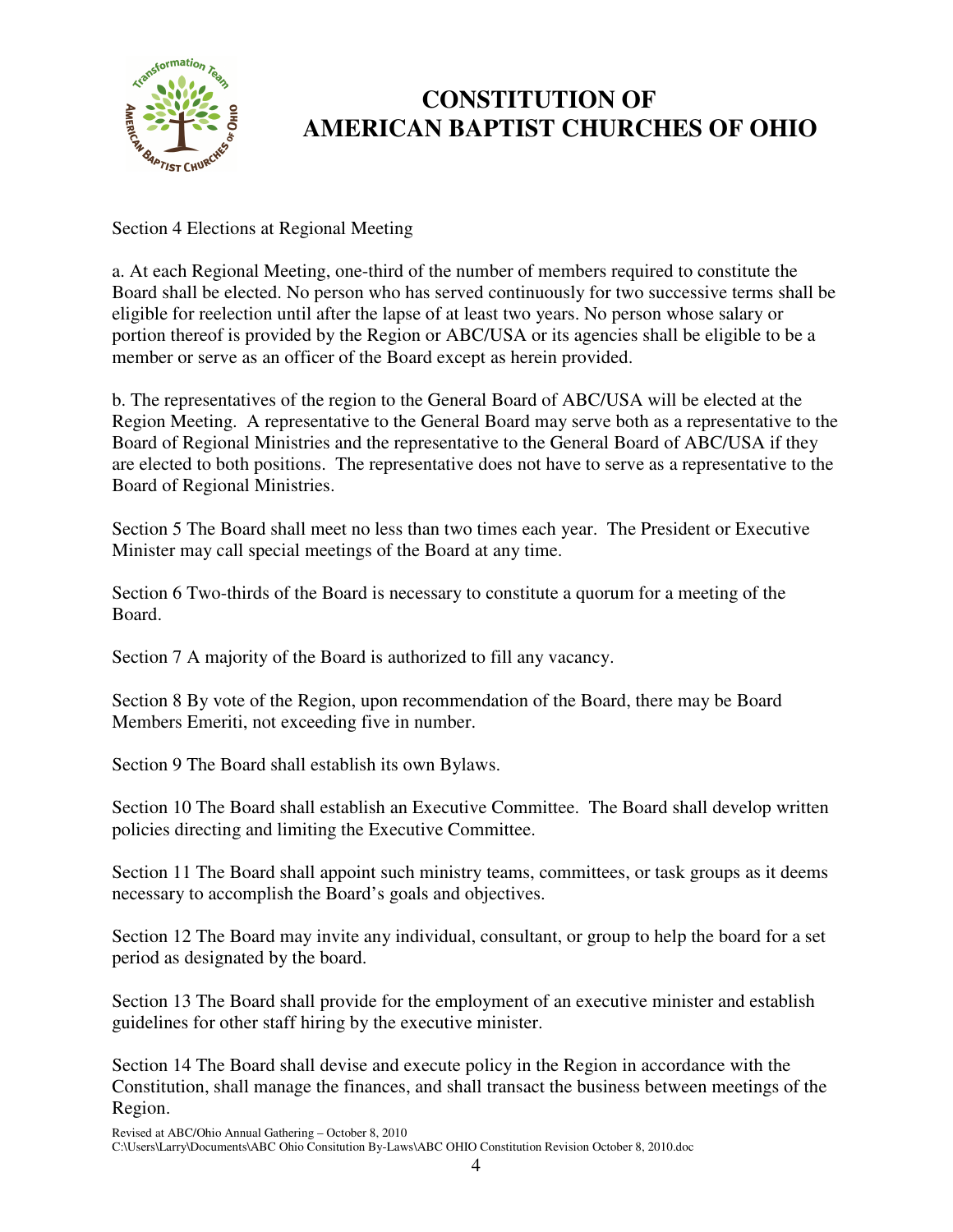

Section 15 The Board shall approve an annual budget.

Section 16 The officers of the Board shall make an annual report to the Region showing in appropriate detail the financial status and a report of the proceedings and work of the corporation.

Section 17 Each Board member shall fulfill attendance requirements as set forth in the Bylaws.

Section 18 The members of the Board shall constitute the members of the Baptist Foundation Inc.

## *ARTICLE VI*

### *PROFESSIONAL STAFF*

Section 1 There shall be a chief executive officer of the Region to be known as the Executive Region Minister and such other professional staff as may be approved by the Board for such ministries, tenure, and salaries as the Board shall deem advisable.

Section 2 The Executive Region Minister shall be the principal administrative officer of the Region and of the Board, under the jurisdiction of the Board.

a. The Executive Region Minister shall be an ex officio member of the Board and of all committees, task groups and working teams and shall coordinate their work.

b. The Executive Region Minister shall employ the office personnel and, following the policy of the Board, shall employ the other professional staff, and shall supervise and coordinate their work.

c. The Executive Region Minister shall act as representative of the Region, but shall commit the Region only as directed by the Region, its Board, its Executive Committee or other authorized agents of the Region.

d. The Executive Region Minister shall follow the job description developed by the Board.

#### *ARTICLE VII*

#### *REGIONAL MEETINGS*

Section 1 Regional

a. The regional meetings shall be held at a time and at a place as the Board shall determine.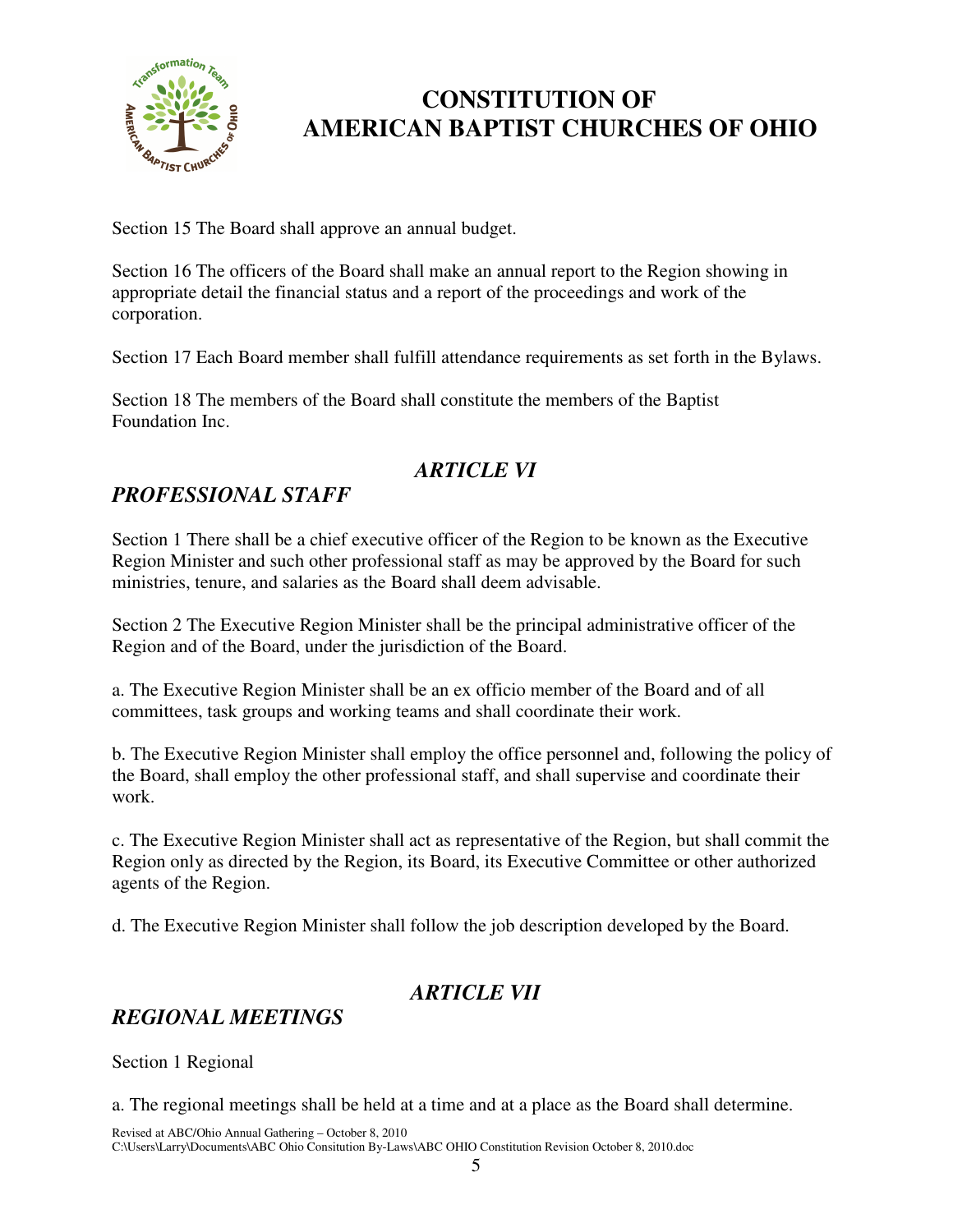

b. Presentation of written documents such as resolutions or statements of concern may be presented from time to time during a regional meeting. Such presentations shall be governed by guidelines set forth in the Bylaws as established by the Board.

c. The delegates may designate certain sessions or parts of sessions as "Business Sessions" at each meeting. When such action has been taken, no business, except announcements and routine business shall be considered in any session not so designated, except by vote of two-thirds of the delegates present.

d. A quorum for a business session of a regional meeting shall consist of one-third of the delegates registered at the time the regional meeting is convened providing that at least one delegate is registered from churches from each of at least ten associations in the Region. Attendance or voting by proxy shall not be permitted.

e. It shall be the duty of a nominating committee to nominate candidates at the regional meeting of the Region for the offices and representatives to be filled. Additional nominations from the floor shall be permitted before the election at the regional meeting.

Section 2 Special Region Meetings may be called by the Region Board. Two months advanced written notice with the purpose and agenda of the meeting must be sent to member churches and associations.

Section 3 The meeting shall be presided by the President, or in the President's absence the Vice-President, or in the absence of both the immediate Past President, or in the absence of all three, a person chosen by the Region.

## *ARTICLE VIII*

## *FINANCES*

Section 1 The Region shall receive, maintain, and administer a fund or funds of real or personal property, or both, and, subject to the restrictions and limitations hereinafter set forth, to use and apply the whole or any part of the income therefrom and the principal thereof exclusively to carry on and implement the mission objectives of the Region as herein stated for its religious purposes, either directly or by contributions to organizations that qualify as exempt organizations under the Internal Revenue Code of 1954 and its Regulations as they now exist or as they may hereafter be amended.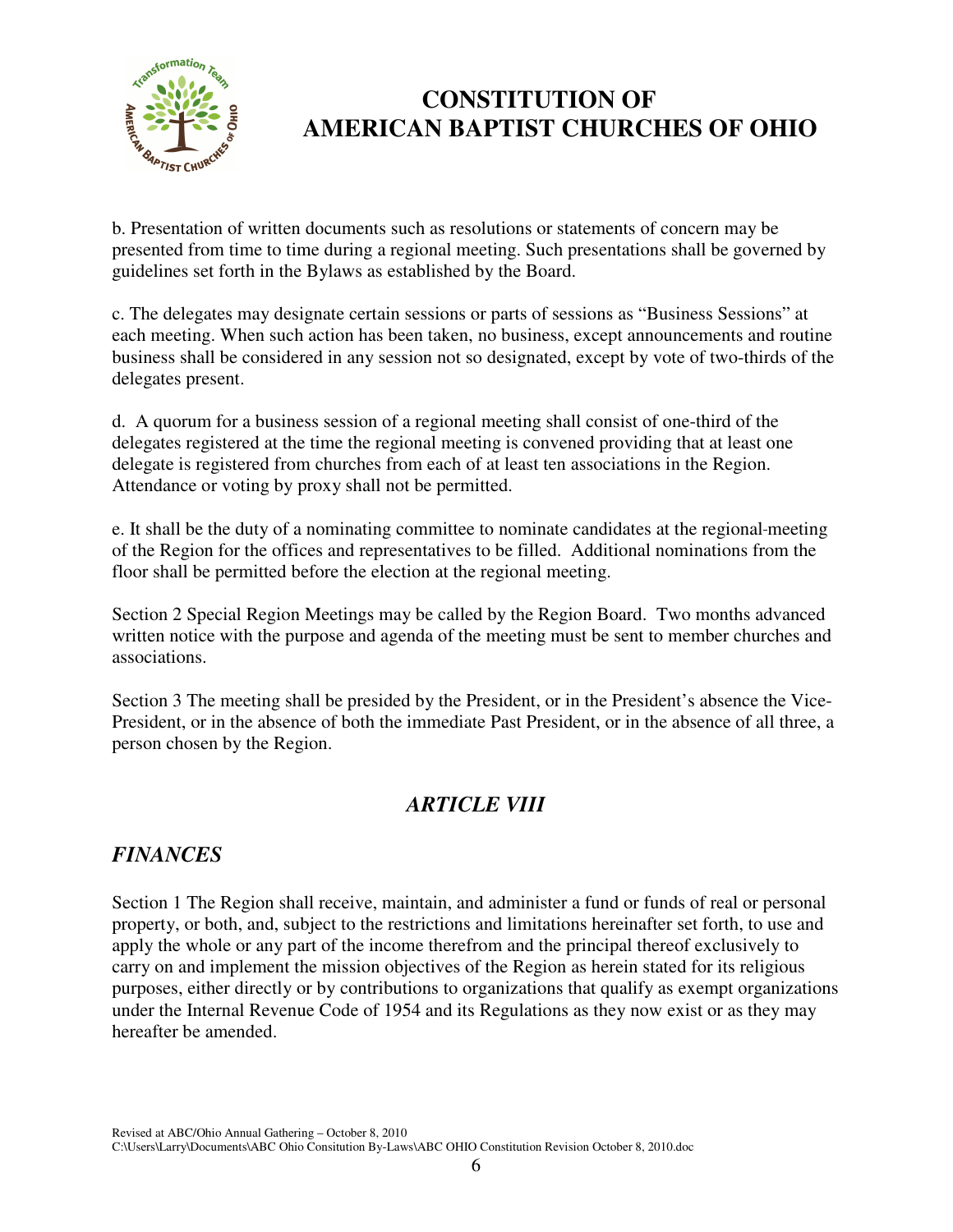

Section 2 The fiscal year shall be the calendar year, January 1 – December 31.

Section 3 A certified public accountant shall be retained by the Region to make an annual examination of the financial accounts of the Region and to make a report of the examination to the Board.

Section 4 All persons having access to, or major responsibility for, the handling of monies and securities of the Region shall be bonded.

Section 5 No Board member, Officer, employee of the Region, or other person shall receive at any time any of the net earnings or pecuniary profit from the operation of the Region, provided that this shall not prevent the payment to any such persons of reasonable compensation for services rendered to or for the Region in accordance with this Constitution, the Bylaws or applicable law, and no such persons shall be entitled to share in the distribution of any of the corporate assets upon the dissolution, liquidation or winding up of the affairs of the Region. No funds of the Region shall be loaned to any Board member, Officer or employee of the Region, or to any other entity in which a member of the Board or Officer holds a substantial financial interest, except in the instance of housing loans for professional staff secured by a real estate mortgage.

## *ARTICLE IX*

## *AUXILIARY ORGANIZATIONS*

Section 1 Auxiliary organizations shall be those recognized by the Board of Regional Ministries. Although having the status of auxiliary organizations related to the Region, they will promote their activities and programs in the context of the total unified program of the Region. The Region will give counsel to the auxiliary organizations in the promotion of the total American Baptist mission in Ohio.

## *ARTICLE X*

## *DISSOLUTION OF ORGANIZATION*

Section 1 Upon the dissolution of the Region or the winding up of its affairs, the assets of the Region shall be distributed exclusively to its successor, if it qualifies as an organization recognized under the provision of Section  $501(c)(3)$  of the Internal Revenue Code of 1954 and its Regulations as they now exist or they may hereafter be amended and, if not qualified, then to ABC/USA or its successor as an organization recognized under the provision of Section